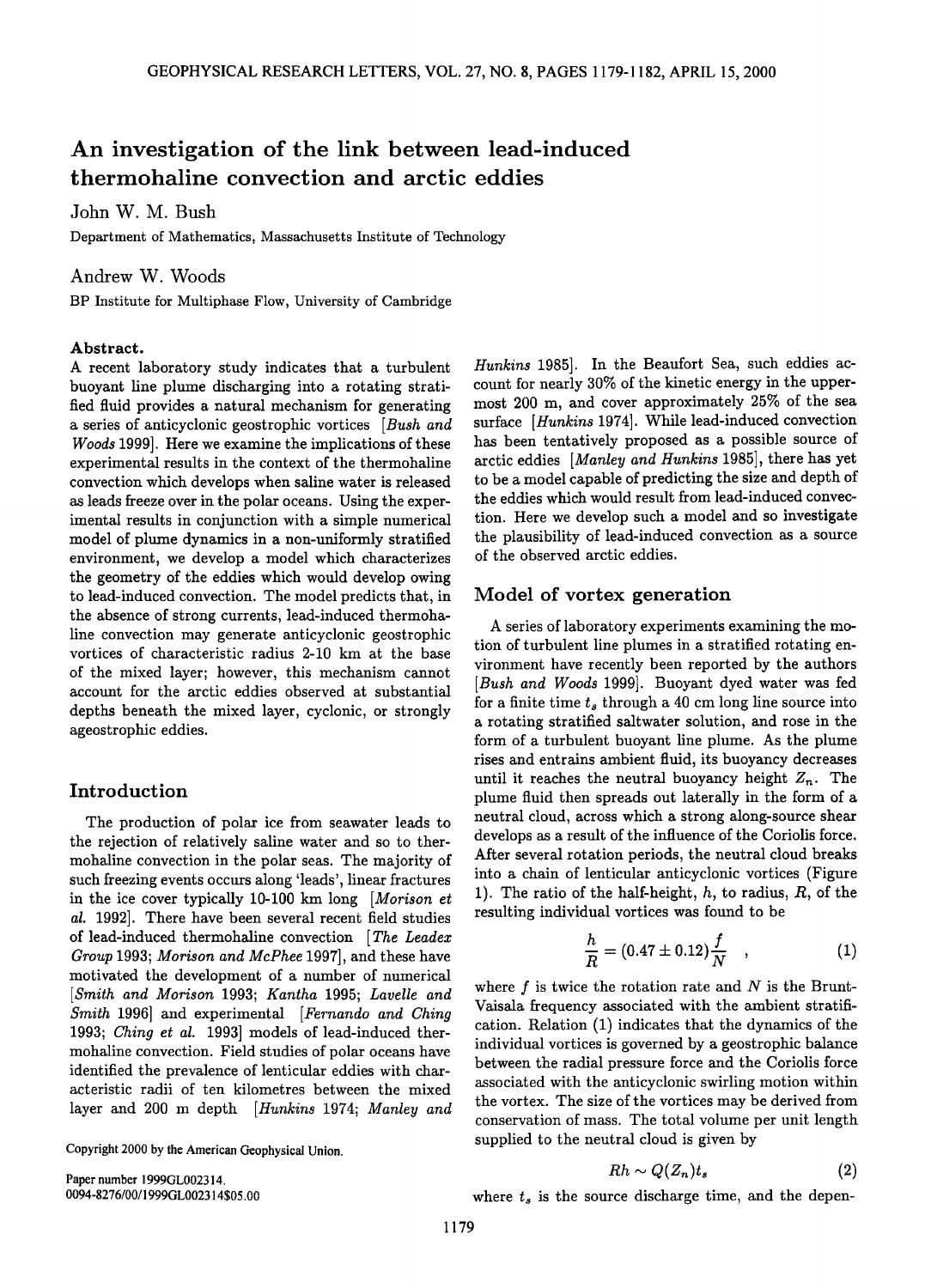

Figure 1. The development of coherent vortices from the discharge of a 44cm long line plume in a rotating stratified fluid as viewed from above. Here  $N = 0.82$ <br>s<sup>-1</sup>,  $B_0 = 3.1 \text{ cm}^3/\text{s}^3$ ,  $f = 1.5\text{s}^{-1}$  and  $t_s = 15/f$ . (i)<br> $t = 11/f$ : the plume fluid spreads at its level of neutral buoyancy. The Coriolis force generates a strong shear across the neutral cloud. (ii)  $t = 17/f$ : the neutral cloud develops an instability. (iii)  $t = 23/f$ : the neutral cloud breaks into six distinct anticyclonic vortices. (iv)  $t = 37/f$ : the persistence of six lenticular vortices of comparable size.

dence of the volume flux per unit length supplied to the neutral cloud on the source buoyancy flux per unit length  $B_0$  is known from dimensional considerations to be  $Q(Z_n) \sim B_0^{2/3}/N$ . Substituting  $Q(Z_n)$  and (1) into  $(2)$ , we predict the eddy radius to be

$$
R = \lambda B_0^{1/3} t_s^{1/2} / f^{1/2} \tag{3}
$$

where  $\lambda$  is a dimensionless constant. Figure 2 shows the excellent agreement between the measured eddy radii and the scaling (3), and indicates that  $\lambda = 0.77 \pm 0.15$ .

## Application to lead-induced convection

The instability of the neutral cloud generated by a buoyant line plume in a stratified ambient provides a natural mechanism for generating a series of anticyclonic lenticular vortices. We proceed by examining the dimensions and depth of the eddies which would be produced by lead-induced convection in the polar seas (Figure 3). As a first simplified model, we could examine the penetration of the line plume across the density interface between two uniform layers of fluid corresponding to that above and below the pycnocline (e.g. [Ching *et al.* 1993]). However, in the present work, we also account for the stratification of the water above and below the pycnocline which has an important role in arresting the plume. Specifically, we develop a model of a turbulent line plume descending through a nonuniformly stratified environment (*Morton et al.* 1956), [Caulfield and Woods 1998]). When the lead is sufficiently narrow to be treated as a line plume, the crossplume averaged mass flux  $Q = \int_{-\infty}^{\infty} u dx$ , momentum flux  $M = \int_{-\infty}^{\infty} u^2 dx$  and buoyancy flux  $B = \int_{-\infty}^{\infty} ug' dx$ <br>per unit length along the lead vary with distance z below the source according to

$$
\frac{dQ}{dz} = \epsilon \frac{M}{Q} \quad , \quad \frac{dM}{dz} = \frac{BQ}{M} \quad , \quad \frac{dB}{dz} = -N^2(z)Q \quad , \tag{4}
$$

where the entrainment coefficient for a line plume is taken to be  $\epsilon \sim 0.1$  [List 1979]. We adopt a simple model of the ambient stratification  $N(z)$  in a polar ocean, based on winter measurements taken during the LeadEx expedition.<sup>1</sup> The profile in Figure 4a reveals a very strong density gradient at the pycnocline, 40-45m below the surface at the base of the well-mixed upper layer. Numerical solutions of equation (4) relate the properties of the plume at the neutral buoyancy height,  $Z_n$ , to the buoyancy flux,  $B_0$ , released by freezing at



Figure 2. The average size of the emerging eddies. The data were gathered from a series of experiments in which 1 to 6 eddies were produced through varying the source strength, rotation rate and stratification of the ambient fluid. The dashed line represents  $R = 0.77B^{1/3}t_s^{1/2}/f^{1/2}.$ 

<sup>&</sup>lt;sup>1</sup>Morrison, J.H., private communication via J.S. Wettlaufer, data collected at BASE302 during LeadEx expedition.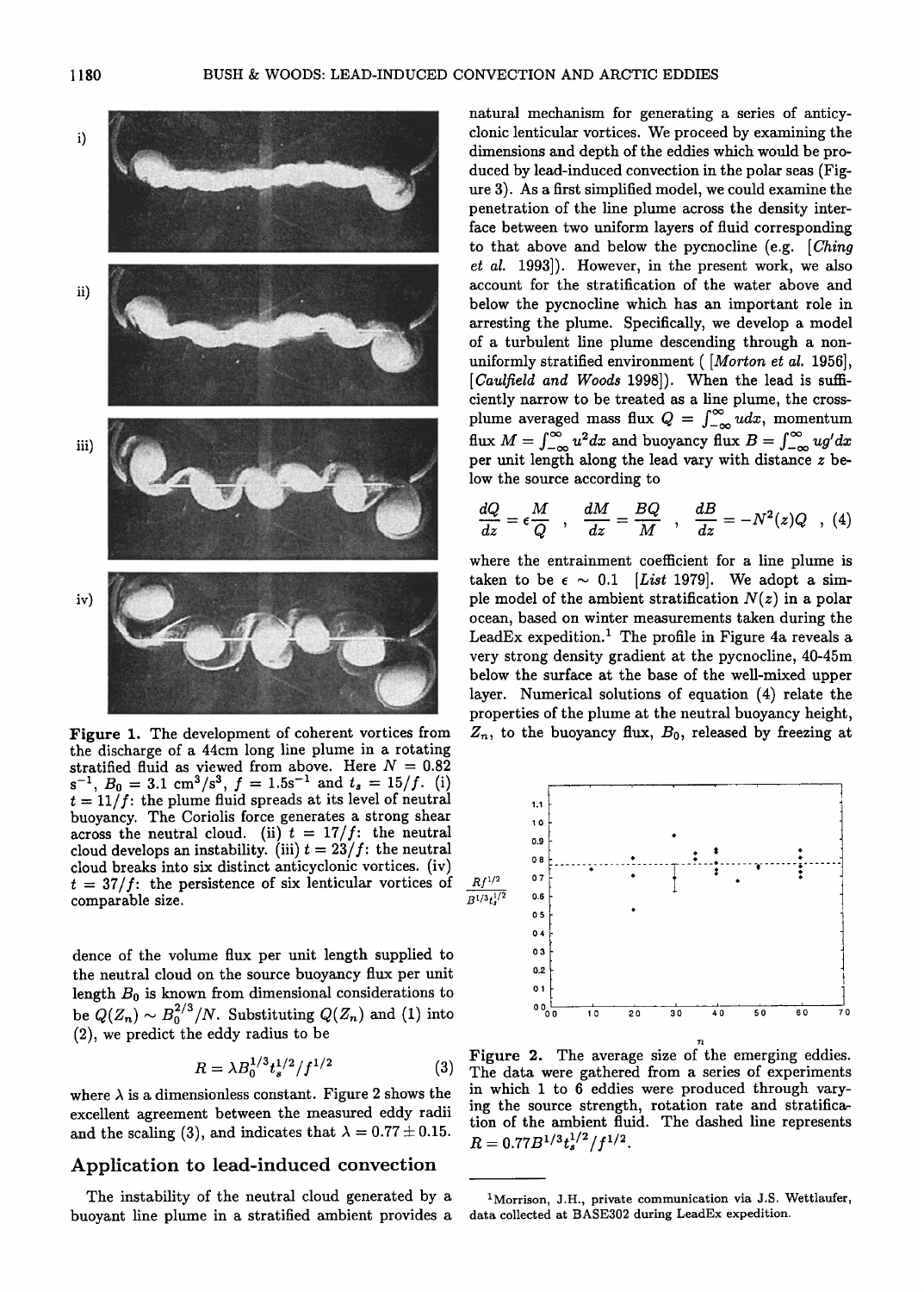

**Figure 3.** Schematic of lead-induced eddy formation beneath the ice cover. **beneath the ice cover.** 

the lead. In turn, the lead buoyancy flux,  $B_0$ , is related to the freezing rate,  $\dot{z}$ , of the surface ice according to

$$
B_0 = g\beta \left( S_w - S_i \right) W \dot{z} \quad , \tag{5}
$$

**where g is the gravitational acceleration, W is the lead**  width,  $\beta$  is the solutal expansion coefficient for seawater, and  $S_w$  and  $S_i$  represent the salinity of the ambient **seawater and the ice, respectively [Wettlaufer et al. 1997].** 

Using (1), (2) and (5) together with the numerical<br>
lution of (4) to determine  $Q(Z_n)$ , we can estimate the solution of (4) to determine  $Q(Z_n)$ , we can estimate the **radius and depth of the resulting vortices as a function of the rate of freezing at the lead. In figure 4, we present predictions from this model showing the eddy depth (that of the centroid) and radius as a function of the lead freezing rate. We note that the penetration depth**  is independent of discharge time, while the eddy radius increases as  $t_n^{1/2}$ . Owing to the large density gradient increases as  $t_s$ . Owing to the large density gradient Figure 4. (a) Model of the approximate stratification at the base of the mixed layer, there is a sizeable range in a polar ocean, based on data from the Leadex Exat the base of the mixed layer, there is a sizeable range in a polar ocean, based on data from the Leadex Ex-<br>of freezing rates (e.g.  $7 \times 10^{-7} < \dot{z} < 3 \times 10^{-5}$ m/s for a periments. The pycnocline, at a depth of about 40 **100m wide lead) for which plumes are trapped near the which divides the upper mixed layer from the deep wapycnocline. Our calculations suggest that in order for ter is a region of very high stratification; (b,c) Calcula-**

the influence of ambient currents. The influence of the py<br>hackground flow is negligible provided the Lead num-leads. background flow is negligible provided the Lead num-

ber,  $L = Q_0 D / (C_d U^3)$  (based on the buoyancy flux per unit area  $Q_0$ , the mixed layer depth  $D$ , the drag coefficient at the ice-water boundary  $C_d$  and the ice-drift velocity U), is sufficiently large; for most leads  $L \gg 1$ , **so that the plume-induced convection dominates the influence of ambient currents [Morison et al. 1992] .** 



periments. The pycnocline, at a depth of about 40-45m which divides the upper mixed layer from the deep waa plume to penetrate the pycnocline, the freezing rate tion of the depth and radius of an eddy formed from a<br>would need to be unrealistically high. The source is assumed to persist for a time  $100/f$ . Ow**ing to the large stratification at the pycnocline, plumes Discussion** produced by a wide range of freezing rates are confined **to depths of 40-45m. Only the most vigorous plumes**  In developing our simple model, we have neglected produced by the highest freezing rates can penetrate e influence of ambient currents. The influence of the pycnocline. Curves are shown for 10 and 100m wide